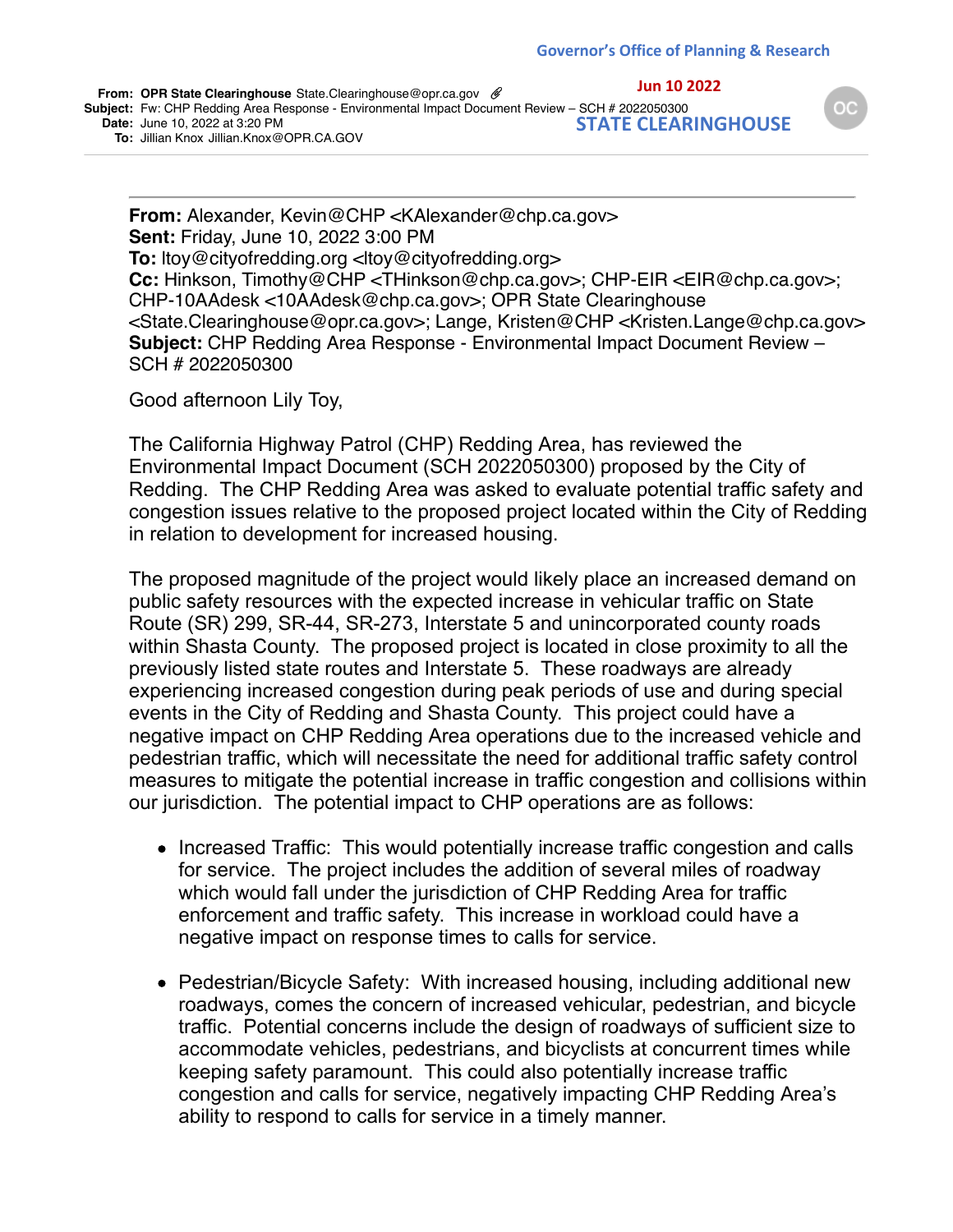- Increased Heavy Truck Traffic: The addition of housing and additional new roadways, would theoretically increase delivery of goods and services to local retailers and residential customers. A review of current truck routes and approved hazardous materials routes would need to be completed to ensure the efficient flow of goods and services on all state and local highways. Consideration should be given to ensure roadways are capable of accommodating the increased truck traffic to include the increased size and weight associated with heavy truck traffic.
- School Bus Routing: CHP Redding Area oversees school bus operations within Shasta County, and with increased housing and new roadways, school bus routes would need to be revised which would include a review of new bus stops by the CHP Redding Area. CHP Redding Area is also responsible for school bus driver testing and licensing within Shasta County. With increased residential housing, this would cause an increased workload for CHP Redding Area to review and approve school bus stops and to process and approve school bus driver applicants. Furthermore, the safety of children at all school bus stops is amongst our highest priority, and locations would need to be safe and suitable for vehicular traffic, pedestrians, bicyclists and a school bus use at concurrent times.
- Additional Enforcement Demands: Increased housing and new roadways brings more vehicles, pedestrians and bicyclists, which all use roadways within California. CHP Redding Area would have an increased workload to ensure proper traffic safety. Additionally, CHP Redding Area could incur more congestion of local roads, state highways, and state freeways. Increased congestion increases calls for service, which may increase response times as the call volume increases.
- Reduction of Jurisdiction: With the proposed housing project, the City of Redding could potentially expand its city limits thereby causing a reduction of CHP Redding Area jurisdiction on local roads.
- CHP Redding Communication Center Operations (RCC): If the City of Redding boundaries are adjusted, this would require collaboration between RCC and the Shasta Area Safety Communications Agency (ShasCom) to appropriately map, route, and assign emergency resources, calls for service, and to ensure 911 cellular phone calls and texts to 911 are routed to the correct agency.

I sincerely appreciate the ability to provide input and feedback in this matter. If you have any questions regarding the aforementioned, please contact me or Sergeant Timothy Hinkson at (530) 225-0500.

Best regards. KA